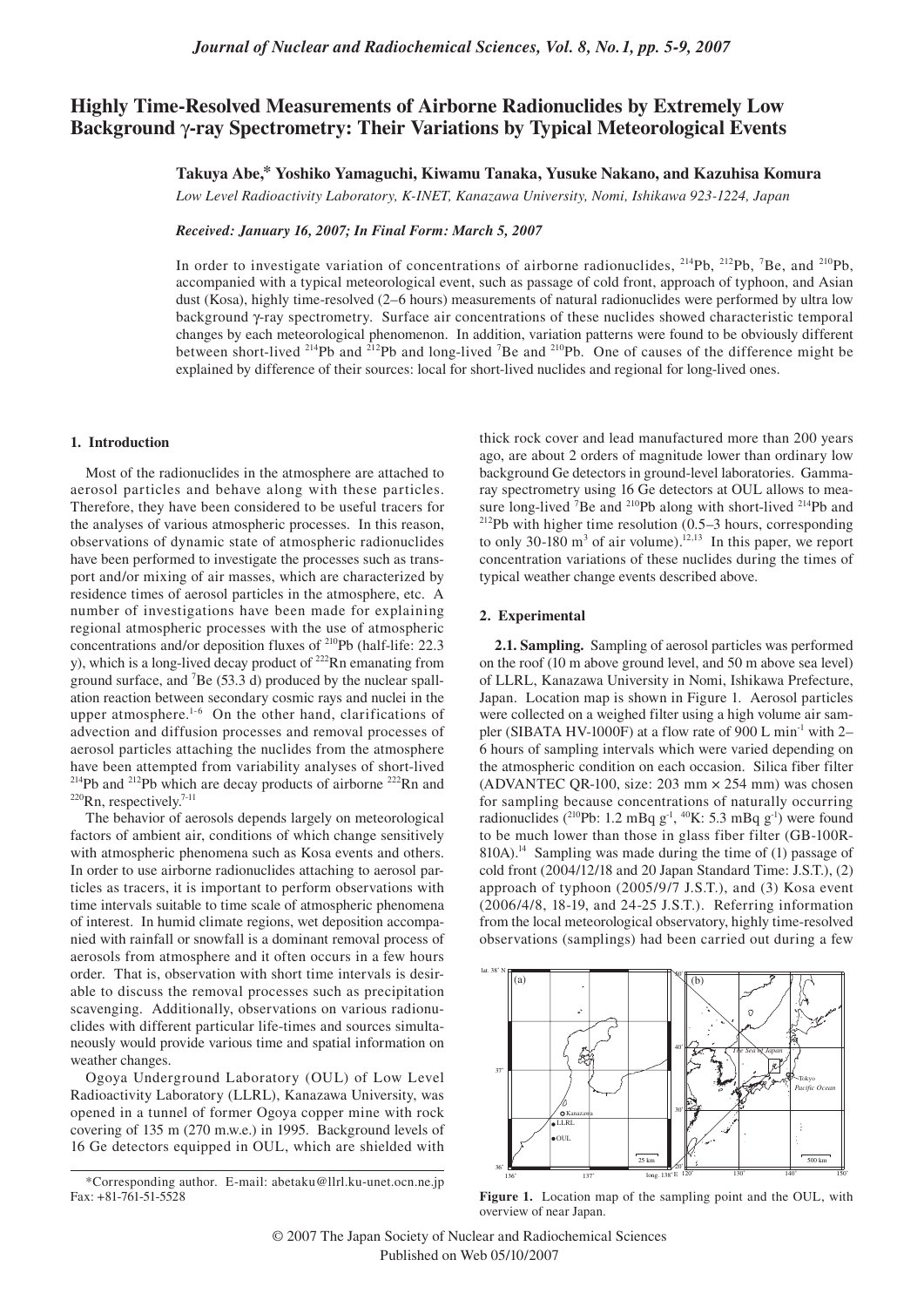days before and a few days after the each event in the case of (1) and (2). However, at the Kosa events, samplings were started at the time when the event was confirmed visually.

**2.2. Gamma-ray measurements.** In order to measure short-lived 214Pb and 212Pb, γ-ray counting source was prepared immediately after the sampling as follows. After few minutes of drying under an infrared lamp and weighing (except period (1)), 77% aliquot of the filter was compressed into a disk with 35 mm in diameter and 3 mm in thickness using hydraulic press. Gamma-ray measurements of 214Pb and 212Pb were performed by using 2 coaxial-type Ge detectors installed in LLRL for 2–12 hours. In order to measure long-lived  $^7$ Be and  $^{210}$ Pb, after disintegration of short-lived nuclides, remeasurements were performed for 2–5 days by using ultra low background planer- and well-type Ge detectors at OUL.

**2.3. Data analyses.** Peak counts of 46.5, 239, and 478 keV γ-rays were used to determine <sup>210</sup>Pb, <sup>212</sup>Pb, and <sup>7</sup>Be, respectively. On the other hand, summation of the count at 242, 295, and 352 keV γ-rays was used for 214Pb. Detection efficiencies of each detector were calibrated by the measurements of standard sources prepared from the mixture of reference material No. 42-1 (4.04% uranium) issued from New Brunswick Laboratory (NBL), USDOE and silica fiber filter as a host material.

Activity of an airborne radionuclide  $a$  (Bq m<sup>-3</sup>) at the sampling was calculated by the following formula:

$$
a = \frac{C\lambda^2}{(1 - e^{-\lambda t_1})(e^{-\lambda t_2} - e^{-\lambda t_3})F\epsilon B}
$$

where *C*,  $\lambda$ ,  $t_1$ ,  $t_2$ , and  $t_3$  are the area of peak counts during the counting time, the disintegration constant  $(s<sup>-1</sup>)$ , the time of air sampling (s), the time difference between the end of sampling time and the start time of measurement (s), and the time difference between the end of sampling time and the end time of measurement (s), respectively. And *F,* <sup>ε</sup>, and *B* denote the flow rate of air sampler  $(m^3 s^{-1})$ , the detection efficiency of detector at the energy of γ-ray from the corresponding nuclide, and the branching ratio of γ-ray emission, respectively. This formula implies that the concentration *a* is an average value during each sampling interval.

The average wind speed and precipitation data at every 10 min intervals of on-site and surface weather chart around Japan were obtained from Ishikawa Prefectural Institute of Public Health and Environmental Science and from Meteorological Agency of Japan (http://www.jma.go.jp/jma/indexe.html), respectively.

Ordinary observations made at sampling intervals of 1–2 day(s) for the other study were performed continuously since 2003. Parts of the data from these observations (not published yet) were appropriately used for comparison with present study.

### **3. Results and discussion**

**3.1. Variation of concentrations of airborne radionuclides during the passage of cold front.** During period from December 17 to 22, 2004, when two cold fronts passed over this area, highly time-resolved sampling was performed to investigate the effect of the passage of cold front event. Variations of  $2^{14}Pb$ ,  $2^{12}Pb$ ,  $7Be$ , and  $2^{10}Pb$  concentrations, wind speed, and precipitation are plotted in Figure 2. During this period, the concentrations of all nuclides measured were varying more than an order of magnitude; 1.47±0.04–14.1±0.2 Bq  $m^{-3}$  for <sup>214</sup>Pb, 9.28±0.78-83.2±6.5 mBq m<sup>-3</sup> for <sup>212</sup>Pb,  $0.149 \pm 0.034 - 9.71 \pm 1.00$  mBq m<sup>-3</sup> for <sup>7</sup>Be and  $0.105 \pm 0.023 3.13\pm0.24$  mBq m<sup>-3</sup> for <sup>210</sup>Pb.

According to surface weather conditions, two cold fronts had passed over the sampling location around 9 p.m. on Dec. 18 J.S.T. and around 6 p.m. on Dec. 20 J.S.T., respectively. As can be seen in Figure 2, all of the nuclides showed clear decreases just at the times of the passages of cold fronts. This decrease

might be explained mainly by washout due to rainfall. It is noteworthy that the decreases of long-lived nuclides at the passages of cold fronts were more predominant than those of short-lived ones. This may be explained that the activities of short-lived nuclides are rapidly recovered by the decays of their gaseous precursor radon isotopes, which are not removed by precipitation. On the other hand, supplies of long-lived <sup>7</sup>Be and <sup>210</sup>Pb in the surface air require longer times. As another explanation, differences of efficiencies of washout due to sizes of aerosol particles containing the radionuclides might be considered. According to Papastefanou,<sup>15,16</sup> sizes of aerosol particles (activity median aerodynamic diameter: AMAD) attaching long-lived <sup>7</sup>Be and <sup>210</sup>Pb tend to be larger than those attaching short-lived <sup>214</sup>Pb and <sup>212</sup>Pb; i.e. <sup>214</sup>Pb: 0.07–0.21, <sup>212</sup>Pb: 0.09– 0.23, 7 Be: 0.29–0.50, and 210Pb: 0.28–0.49 µm. On the other hand, as reported by Hirose et al, $^{17}$  a correlation between washout ratios (meaning efficiencies of washout) and particle diameters for aerosol particles with submicrometer size is not so clear. Therefore, differences of efficiencies of washout between long-lived <sup>7</sup>Be and <sup>210</sup>Pb and short-lived <sup>214</sup>Pb and <sup>212</sup>Pb may be caused by differences of supply rates between them.

It is also noted that the concentrations of  $\mathrm{^{7}Be}$  and  $\mathrm{^{210}Pb}$ showed an increasing tendency along with the approach of cold front. A cold front transported over Japan area in winter season is provided by proceeding in the east direction of cold air mass which originates with Siberian High pushing up warm air mass over the Sea of Japan. Yamamoto et al<sup>18</sup> observed remarkably high monthly deposition in the locations of the Japan Sea side in winter season, and explained as follows. An inversion layer, which inhibits diffusion of  $^{222}$ Rn and its shortlived progeny to upper atmosphere, is formed by radiation



**Figure 2.** Variation of airborne radionuclides, precipitation and wind speed during the event of passages of cold fronts on Dec. 19–20, 2004.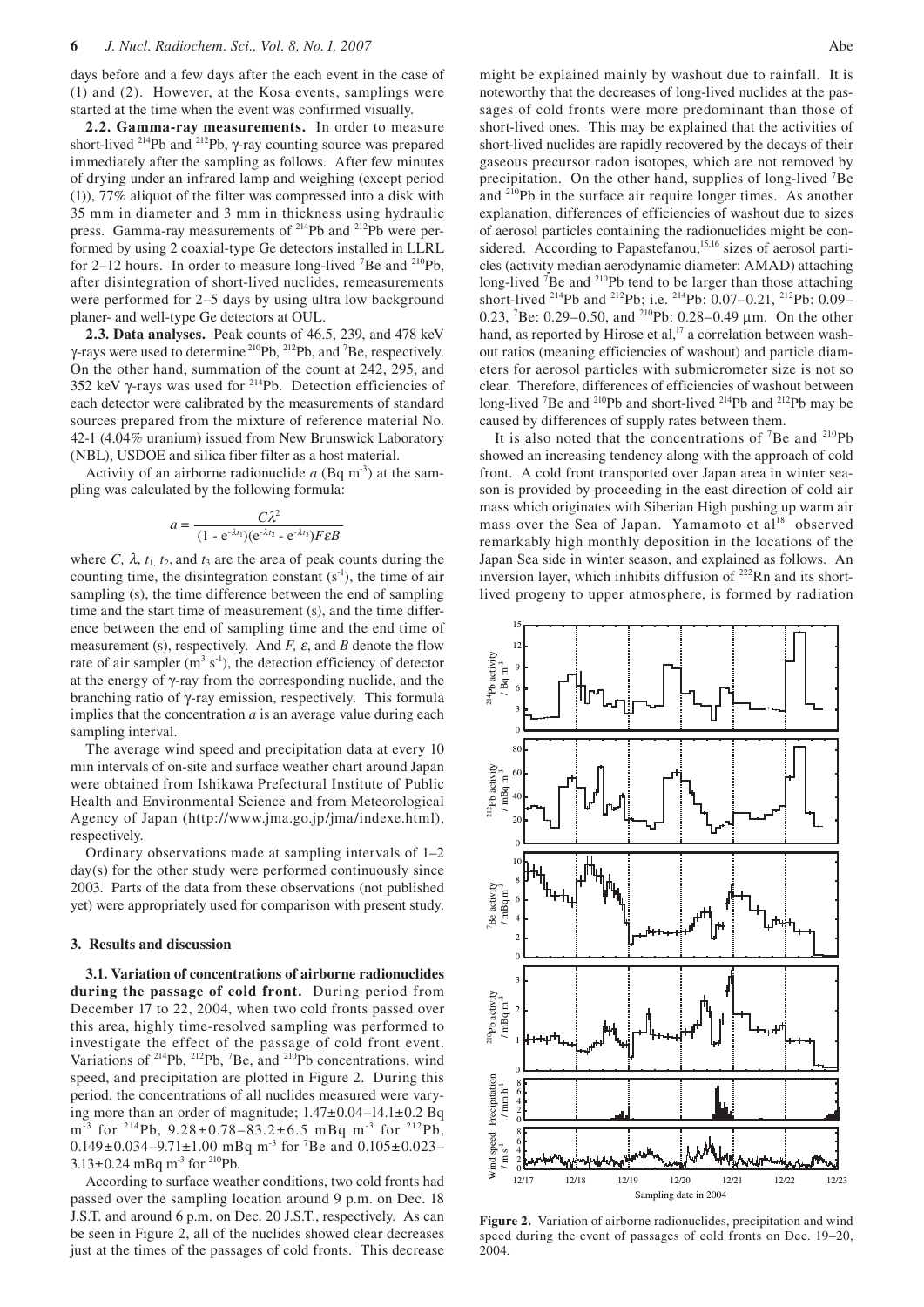cooling in Asian continent. As a consequence, cold air mass originating from the continent in winter contains higher <sup>210</sup>Pb activity than in the other seasons. Additionally, a cold air mass also comes down from arctic region of high latitude where production rate of 7 Be is high to Japan region in the same season. Therefore, convection cloud developed by transport of the cold air masses causes rainfall and/or snowfall containing high 7 Be and 210Pb concentrations over the Japan Sea side in winter season. The increases of atmospheric concentrations of these nuclides during the approach of the cold front observed in this study may also be explained by the same mechanism.

Rapid decrease of the long-lived nuclides in the afternoon of Dec. 22 is considered to be caused by washout due to snowfall which started at that time. In this connection, studies<sup>19,20</sup> suggested that washout effect of snowfall is greater than that of rainfall because snow particles concentrate more aerosol particles due to their larger surface areas and longer flight duration than raindrops.

**3.2. Variation of concentrations during the approach of Typhoon.** In order to know effects of a typhoon on the surface air concentrations of the nuclides, highly time-resolved observation was performed during the period of September 5 to 9, 2005. On Sep. 7, typhoon No. 14 passed over the Sea of Japan. The closest approach of the typhoon was at about 9 a.m. J.S.T. when it was proceeding due northeast located about 200 km northwest of the sampling location. Figure 3 shows a surface weather chart at that time and a track of the typhoon. From the pressure distribution, it can be confirmed that the sampling location was involved in effective area of the typhoon. Variations of the nuclide concentrations, mass concentration of airborne dust, wind speed and precipitation are shown in Figure 4. The concentrations of  $^{214}Pb$ ,  $^{212}Pb$ ,  $^{7}Be$ , and  $^{210}Pb$ were measured to be in the ranges of  $0.272 \pm 0.014 - 10.4 \pm 0.1$  Bq m<sup>-3</sup>,  $7.97\pm0.81-131\pm10$  mBq m<sup>-3</sup>,  $0.141\pm0.048-2.23\pm0.26$  mBq  $m<sup>3</sup>$ , and  $0.053 \pm 0.017 - 0.349 \pm 0.030$  mBq m<sup>-3</sup>, respectively, and the minimum values during the typhoon period were approximately 1/20–1/10 of the corresponding values obtained in calm weather in ordinary observations. On the contrary, the higher mass concentrations of airborne dust than usual level of 20–40  $\mu$ g m<sup>-3</sup> were observed along with the approach of the typhoon. A maximum value of 110  $\mu$ g m<sup>-3</sup> was observed just after the time of the closest approach of the typhoon. This increase may be explained not by the contribution of soil components stirred up by strong wind, but by sea salt particles generated massively on the ocean because of no increase of natural uranium and thorium series nuclides,  ${}^{40}K$ , and artificial  ${}^{137}Cs$  which are of typical soil particle origin.

Since occurrence of minimum concentrations of all the nuclides coincided with the closest time of typhoon, unusual decreases of their concentrations may be attributed to effect of the typhoon. The decreases of concentrations of the nuclides are caused by the fact that the typhoon originates from low latitudes Pacific Ocean. There is a report  $2\overline{1}$  which showed that low concentrations of <sup>7</sup>Be in surface air at low latitudes region is explained by low production rate of <sup>7</sup>Be at upper atmosphere due to low geomagnetic latitude and low inflow of upper atmosphere to the lower atmosphere due to updraft of the atmospheric general circulation. In addition, on the ocean, not only concentrations of short-lived 214Pb and 212Pb but also that of long-lived  $2^{10}Pb$  is low<sup>6</sup> due to little dissipation of precursor radon isotopes from seawater. Moreover, most of the aerosol particles are scavenged by the rain during the transport of typhoon and, consequently, radionuclides attached to aerosol particles are effectively removed from air mass carried by typhoon. Because a typhoon transports such maritime air mass with low nuclide activities, it seems reasonable that the concentrations of long-lived <sup>7</sup>Be and <sup>210</sup>Pb had decreased since few days before the closest time of the typhoon. On the other hand, the decreases of the concentrations of short-lived <sup>214</sup>Pb and

<sup>212</sup>Pb began just before the closest time when strong wind started to blow. Because the origins of the short-lived nuclides are neighborhood region, their concentrations hardly decrease only by transport of maritime air mass without strong wind. The drastic decreases of the short-lived nuclides are considered to be caused not only by horizontal mixing with maritime air mass but also by vertical mixing with upper atmosphere, in which concentrations of precursor radon isotopes are low, due to turbulence caused by strong wind.

It is noteworthy that <sup>210</sup>Pb/<sup>7</sup>Be activity ratio varied more than 20 times from minimum value of  $0.065\pm0.024$  to maximum value of  $1.43\pm0.58$  during the approach of the typhoon.



Figure 3. (a) The surface whether chart at the time of the closest approach of the typhoon No. 14 in 2005 and (b) the tracks of the typhoon. (Diverted from the website Meteorological Agency, Japan, http://www.data.kishou.go.jp/yohou/kaisetu/hibiten/index.html).



**Figure 4.** Variation of airborne radionuclides, dust concentration, precipitation and wind speed during the event of an approach of a typhoon on Sep. 7–8, 2005.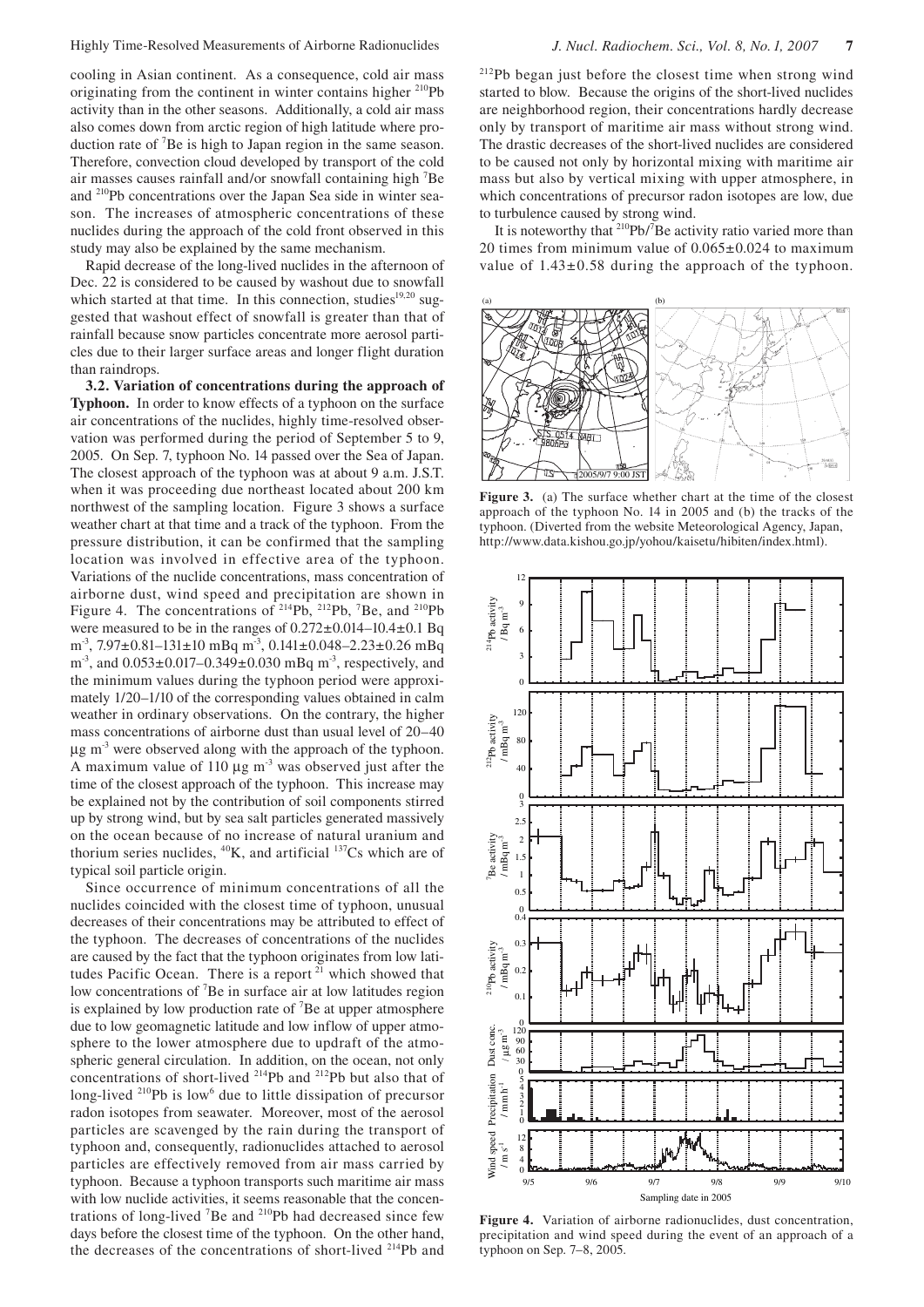Therefore, there was no positive correlation between <sup>7</sup>Be and <sup>210</sup>Pb during this period, although positive correlation has generally been seen in ordinary observations.<sup>2,4,22,23</sup> Such a large fluctuation of the  $2^{10}Pb/7Be$  ratios was also observed at the time of passage of cold front described above. This kind of variation may be explained by a hypothesis that although both nuclides attached on aerosol particles are once scavenged by washout process, flow-in rates of these nuclides are different due to the difference of their origin, i.e. <sup>7</sup>Be from upper atmosphere and <sup>210</sup>Pb from land surface.

**3.3. Variation of concentrations during Kosa event.**  Three Kosa events were observed at the sampling location in April 2006. Variations of the concentrations of the airborne radionuclides during these periods are shown in Figure 5 together with mass concentrations of airborne dust and meteorological data. Drastic increase of the mass concentration up to 630  $\mu$ g m<sup>-3</sup> (value of sampling for about 3 hours), which is more than 10 times higher than ordinary values of 20–40 µg m<sup>-3</sup>, was observed during the Kosa event.

Short-lived radionuclides, <sup>214</sup>Pb and <sup>212</sup>Pb, showed essentially the oft-reported diurnal variation, $8,11,24$  i.e. the concentrations of these nuclides are high at first hours of morning and low at evening and decrease due to strong wind and/or precipitation. Kosa particles were transported from the Asian continent to over Japan area for 2 days at the shortest case. Since the traveling time is  $4-5$  times longer than the half-life of  $212Pb$ , we expect a little effect of <sup>212</sup>Pb originating from the continent. It is also difficult to distinguish from predominant component



**Figure 5.** Variation of airborne radionuclides, dust concentration, precipitation and wind speed during the event of influxes of Kosa on Apr. 8, 18–19 and 24–25, 2006.

occurring from the local area. The effect of <sup>212</sup>Pb derived from a long range transport may be observed if sampling is performed at higher altitude, over the sea or other locations where the concentration of  $^{212}Pb$  is expected to be extremely low.

As can be seen in Figure  $5$ , the concentrations of long-lived  ${}^{7}$ Be and  ${}^{210}$ Pb were high during the Kosa events in April. Relationships between the concentrations of <sup>7</sup>Be and <sup>210</sup>Pb and that of airborne dust are given in Figure 6 along with data of ordinary daily observation in April. Figure 6 suggests that the concentrations of both <sup>7</sup>Be and <sup>210</sup>Pb tend to be high according to the increase of the dust concentrations in surface air although there seems to be no linear relationship between radionuclides and dust concentrations. This can be explained as follows. It is well known that concentrations of both  ${}^{7}Be$  and  ${}^{210}Pb$  in surface air are high in Japan in spring seasons.<sup>2,4</sup> This is explained by the inflow of air from stratosphere containing rather high amounts of cosmogenic <sup>7</sup>Be and terrigenous <sup>210</sup>Pb to upper troposphere due to folding of tropopause at mid-latitude region in spring season.<sup>5,25</sup> On the other hand, Kosa particles are blown up from land surface to upper atmosphere up to altitude of several thousands meters at dry regions, where are main origins of Kosa particles, due to upward current accompanied with strong storm. And then, Kosa particles are transported by westerlies and deposited on ground surface by gravitational settling and/ or downward current. Therefore, it is considered that aerosol particles attaching <sup>7</sup>Be and <sup>210</sup>Pb descend from the upper troposphere when Kosa phenomena are observed. However, since the sources of Kosa particles and the aerosol particles attaching the long-lived nuclides are different, there may not be linear relationship between them. As a result described above, it is



**Figure 6.** Relationships between atmospheric concentrations of (a)  $^7$ Be and (b)  $^{210}$ Pb and dust concentration in Apr. 2006 including Kosa events.



**Figure 7.** Relationship between atmospheric concentration of <sup>137</sup>Cs and dust concentration in Apr. 2006 including Kosa events.